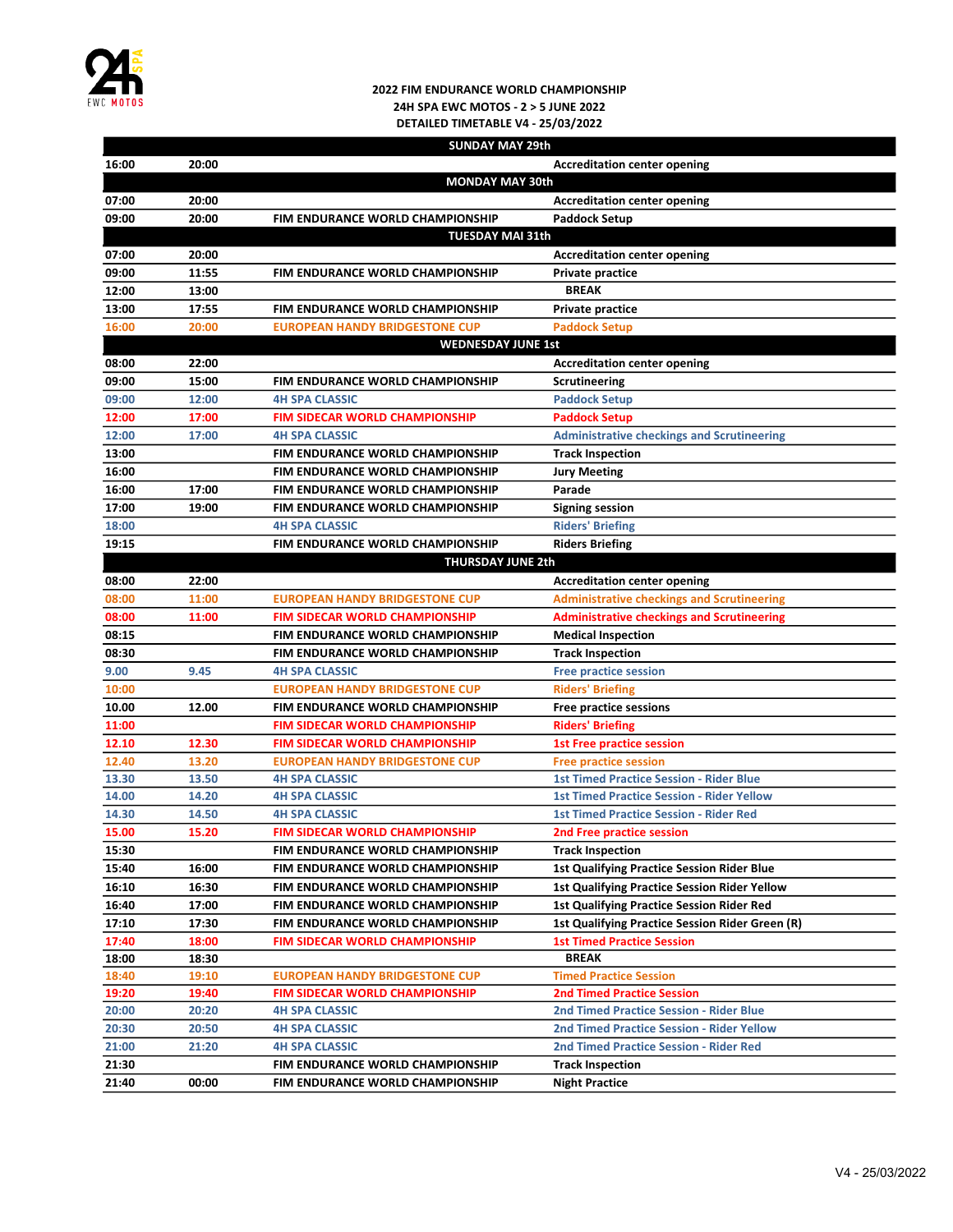

| <b>FRIDAY JUNE 3th</b> |       |                                         |                                                 |
|------------------------|-------|-----------------------------------------|-------------------------------------------------|
| 08:00                  | 22:00 |                                         | <b>Accreditation center opening</b>             |
| 08:15                  |       | <b>FIM ENDURANCE WORLD CHAMPIONSHIP</b> | <b>Medical Inspection</b>                       |
| 08:30                  |       | <b>FIM ENDURANCE WORLD CHAMPIONSHIP</b> | <b>Track Inspection</b>                         |
| 09:00                  | 09:20 | <b>FIM ENDURANCE WORLD CHAMPIONSHIP</b> | 2nd Qualifying Practice Session Rider Blue      |
| 09:30                  | 09:50 | <b>FIM ENDURANCE WORLD CHAMPIONSHIP</b> | 2nd Qualifying Practice Session Rider Yellow    |
| 10:00                  | 10:20 | FIM ENDURANCE WORLD CHAMPIONSHIP        | 2nd Qualifying Practice Session Rider Red       |
| 10:30                  | 10:50 | <b>FIM ENDURANCE WORLD CHAMPIONSHIP</b> | 2nd Qualifying Practice Session Rider Green (R) |
| 11:00                  | 11:30 | <b>4H SPA CLASSIC</b>                   | <b>Warm Up</b>                                  |
| 11:45                  | 13:30 | <b>PROMOTION</b>                        | <b>VIP LAPS</b>                                 |
| 13:40                  | 13:45 | <b>EUROPEAN HANDY BRIDGESTONE CUP</b>   | <b>Pre Grid open</b>                            |
| 13:45                  | 13:55 | <b>EUROPEAN HANDY BRIDGESTONE CUP</b>   | <b>Warm Up Lap</b>                              |
| 14:00                  | 14:30 | <b>EUROPEAN HANDY BRIDGESTONE CUP</b>   | Race 1                                          |
| 14:35                  | 14:40 | <b>SIDECARS</b>                         | <b>Pre Grid open</b>                            |
| 14:40                  | 14:45 | <b>SIDECARS</b>                         | <b>Warm Up Lap</b>                              |
| 14:45                  | 15:15 | <b>SIDECARS</b>                         | Race 1                                          |
| 15:15                  | 16:15 | <b>4H SPA CLASSIC</b>                   | <b>Pitlane Setup</b>                            |
| 16:15                  | 16:25 | <b>4H SPA CLASSIC</b>                   | <b>Team installation</b>                        |
| 16:30                  | 16:35 | <b>4H SPA CLASSIC</b>                   | <b>Pitlane open</b>                             |
| 16:50                  | 16:53 | <b>4H SPA CLASSIC</b>                   | 5' board                                        |
| 16:53                  | 16:55 | <b>4H SPA CLASSIC</b>                   | <b>Starting grid evacuation</b>                 |
| 16:55                  | 16:58 | <b>4H SPA CLASSIC</b>                   | <b>Warm Up Lap</b>                              |
| 16:58                  | 17:00 | <b>4H SPA CLASSIC</b>                   | <b>Le Mans Starting grid</b>                    |
| 17:00                  | 21:00 | <b>4H SPA CLASSIC</b>                   | Race                                            |

| <b>SATURDAY JUNE 4th</b> |       |                                         |                                                     |
|--------------------------|-------|-----------------------------------------|-----------------------------------------------------|
| 08:00                    | 22:00 |                                         | <b>Accreditation center opening</b>                 |
| 08:15                    |       |                                         | <b>Medical Inspection</b>                           |
| 08:30                    |       |                                         | <b>Track Inspection</b>                             |
| 09:00                    | 09:45 | FIM ENDURANCE WORLD CHAMPIONSHIP        | Warm-Up                                             |
| 10:00                    | 10:10 | <b>FIM SIDECAR WORLD CHAMPIONSHIP</b>   | <b>Warm-Up</b>                                      |
| 10:20                    | 10:25 | <b>EUROPEAN HANDY BRIDGESTONE CUP</b>   | <b>Pre Grid open</b>                                |
| 10:25                    | 10:35 | <b>EUROPEAN HANDY BRIDGESTONE CUP</b>   | <b>Warm Up Lap</b>                                  |
| 10:40                    | 11:10 | <b>EUROPEAN HANDY BRIDGESTONE CUP</b>   | Race 1                                              |
| 11:15                    | 11:20 | <b>FIM SIDECAR WORLD CHAMPIONSHIP</b>   | <b>Pre Grid open</b>                                |
| 11:20                    | 11:25 | <b>FIM SIDECAR WORLD CHAMPIONSHIP</b>   | <b>Warm Up Lap</b>                                  |
| 11:25                    | 11:55 | <b>FIM SIDECAR WORLD CHAMPIONSHIP</b>   | Race 2                                              |
| 11:55                    |       | FIM ENDURANCE WORLD CHAMPIONSHIP        | <b>Starting Grid</b>                                |
| 12:15                    |       | FIM ENDURANCE WORLD CHAMPIONSHIP        | Pits exit: "Green light" + 5 'Board                 |
| 12:16                    |       | <b>FIM ENDURANCE WORLD CHAMPIONSHIP</b> | 4' Board                                            |
| 12:17                    |       | <b>FIM ENDURANCE WORLD CHAMPIONSHIP</b> | 3' Board                                            |
| 12:18                    |       | FIM ENDURANCE WORLD CHAMPIONSHIP        | 2' Board                                            |
| 12:19                    |       | FIM ENDURANCE WORLD CHAMPIONSHIP        | 1' Board                                            |
| 12:20                    |       | FIM ENDURANCE WORLD CHAMPIONSHIP        | Pit Lane closed with red flag                       |
| 12:25                    | 12:45 | FIM ENDURANCE WORLD CHAMPIONSHIP        | <b>Teams presentation</b>                           |
| 12:25                    |       | <b>FIM ENDURANCE WORLD CHAMPIONSHIP</b> | <b>Grid Acces open</b>                              |
| 12:47                    |       | FIM ENDURANCE WORLD CHAMPIONSHIP        | <b>National Anthem</b>                              |
| 12:49                    |       | FIM ENDURANCE WORLD CHAMPIONSHIP        | <b>Grid Evacuation</b>                              |
| 12:50                    |       | FIM ENDURANCE WORLD CHAMPIONSHIP        | 5' Board                                            |
| 12:52                    |       | <b>FIM ENDURANCE WORLD CHAMPIONSHIP</b> | 3' Board + Track Evacuation (Except 1 mecanic/bike) |
| 12:54                    |       | <b>FIM ENDURANCE WORLD CHAMPIONSHIP</b> | 1' Board                                            |
| 12:54:30                 |       | FIM ENDURANCE WORLD CHAMPIONSHIP        | 30" Board                                           |
| 12:55                    |       | <b>FIM ENDURANCE WORLD CHAMPIONSHIP</b> | Green flag - Warm up lap                            |
| 12:58:50                 |       | FIM ENDURANCE WORLD CHAMPIONSHIP        | <b>EWC Official Anthem</b>                          |
| 12:59                    |       | <b>FIM ENDURANCE WORLD CHAMPIONSHIP</b> | 1' Board                                            |
| 12:59:30                 |       | FIM ENDURANCE WORLD CHAMPIONSHIP        | 30" Board                                           |
| 13:00                    |       | FIM ENDURANCE WORLD CHAMPIONSHIP        | <b>Race Start</b>                                   |